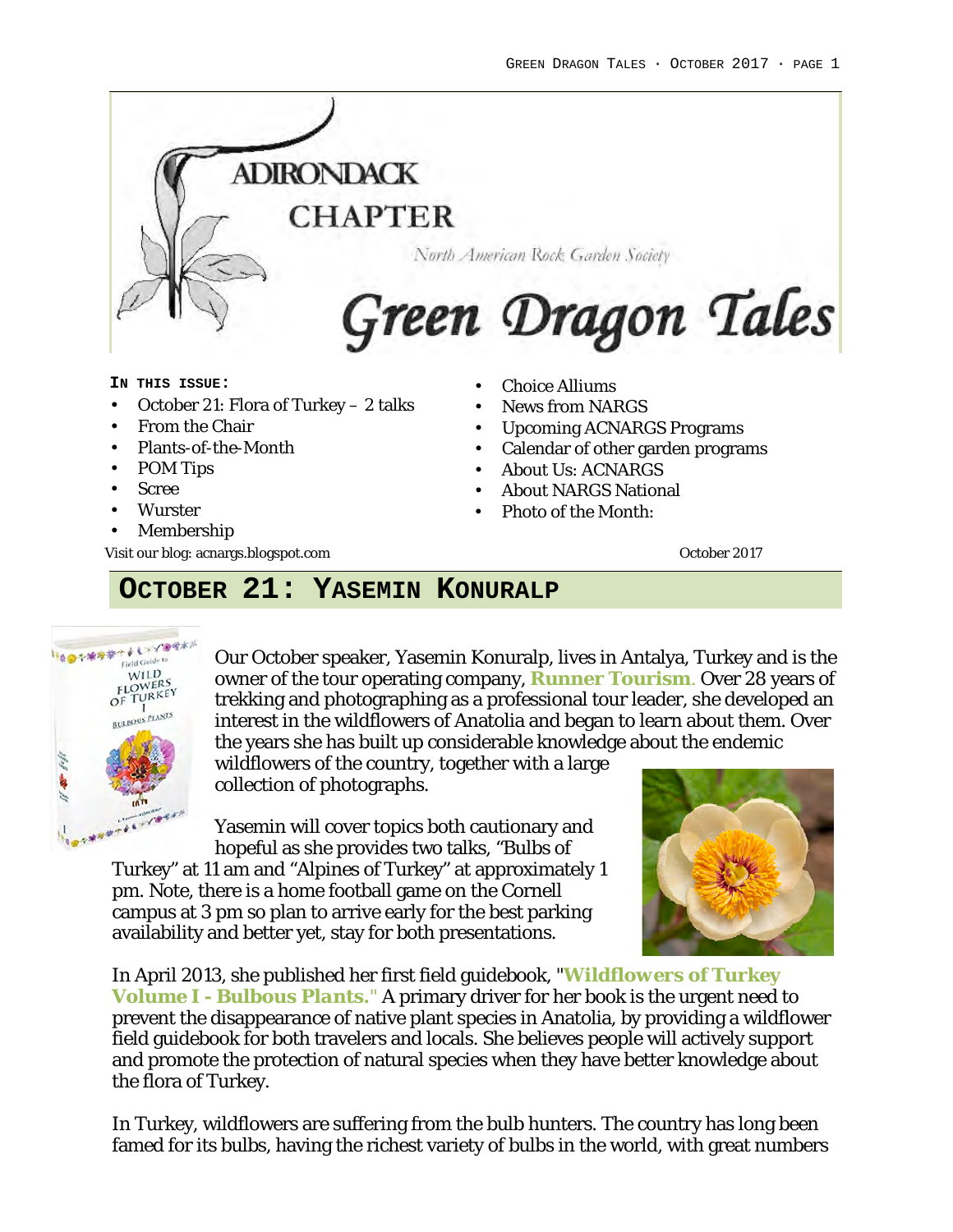of Orchid, Fritillary, Crocus, Colchicum and Cyclamen. This natural wealth mirrors the general richness of Turkish flora, which totals 11,466 species, of which 3,649 are endemic plants. This diversity stems principally from country`s geographical position, sandwiched between the steps of Central Asia, the deserts of Syria, the cold afforested mountains of Central Europe, and the Mediterranean to the west.

Mass collecting of flowers of Turkey started as early as the 17th century. By the turn of the 20th century, commercial collectors from Europe were scouring the hills and the mountainsides of Anatolia in search of new and exciting bulbous plants. Local people were paid to help in this collecting. At the height of the trade, some 71 million bulbs were exported in one year - including over 11 million Winter Aconites (*Eranthis hyemalis*), 10 million Grecian Wind-flowers (*Anemone blanda*), and a staggering 30 million Snowdrops (principally *Galanthus elwesii)* .



Turkey has already lost some of the endemic species and some of those remaining are endangered. Yet there has been some recent success in preserving endangered species. *Galanthus elwesii* was just about to disappear, but with the help of alert botanists and naturalists, people were encouraged to grow these bulbs in their gardens rather than collect them from the wild. We now once again find colonies of these plants growing naturally in the wilderness.

**Our meeting will be held** in the Whetzel Room, Room 404, on Tower Road, Cornell University. Map at the end of this newsletter. Bring your own bag lunch at noon for socializing between the two talks. Refreshments to share are appreciated.

## **FROM THE CHAIR**

*John Gilrein, ACNARGS Chair*

Coming to the October meeting is a speaker from Turkey, Yasemin Konuralp, who is a botanist, author, and a trip guide. We are fortunate to be in the Northeast, relatively close to many other NARGS chapters, and to enable us to get an international speaker through NARGS.

Now that most of the hard-work gardening is done for the 2017 season, it's a good time for assessing your garden and thinking about editing. By editing I mean removing plants that are not performing satisfactorily, moving them to a better location, or resolving their cultural problems to improve performance.

I just read Joseph Tyconievich's book *Rock Gardening* and he states he does not always edit as much as he could. I'm in the same situation, in that I find sometimes it's hard to dig up and discard a plant and put in something more suited to the conditions in that site. At times I just have to think about the editing for a while before I talk myself into discarding the plants. I don't like trashing them (composting), but there are some plants that are not interesting enough to go to a plant sale or be door prizes.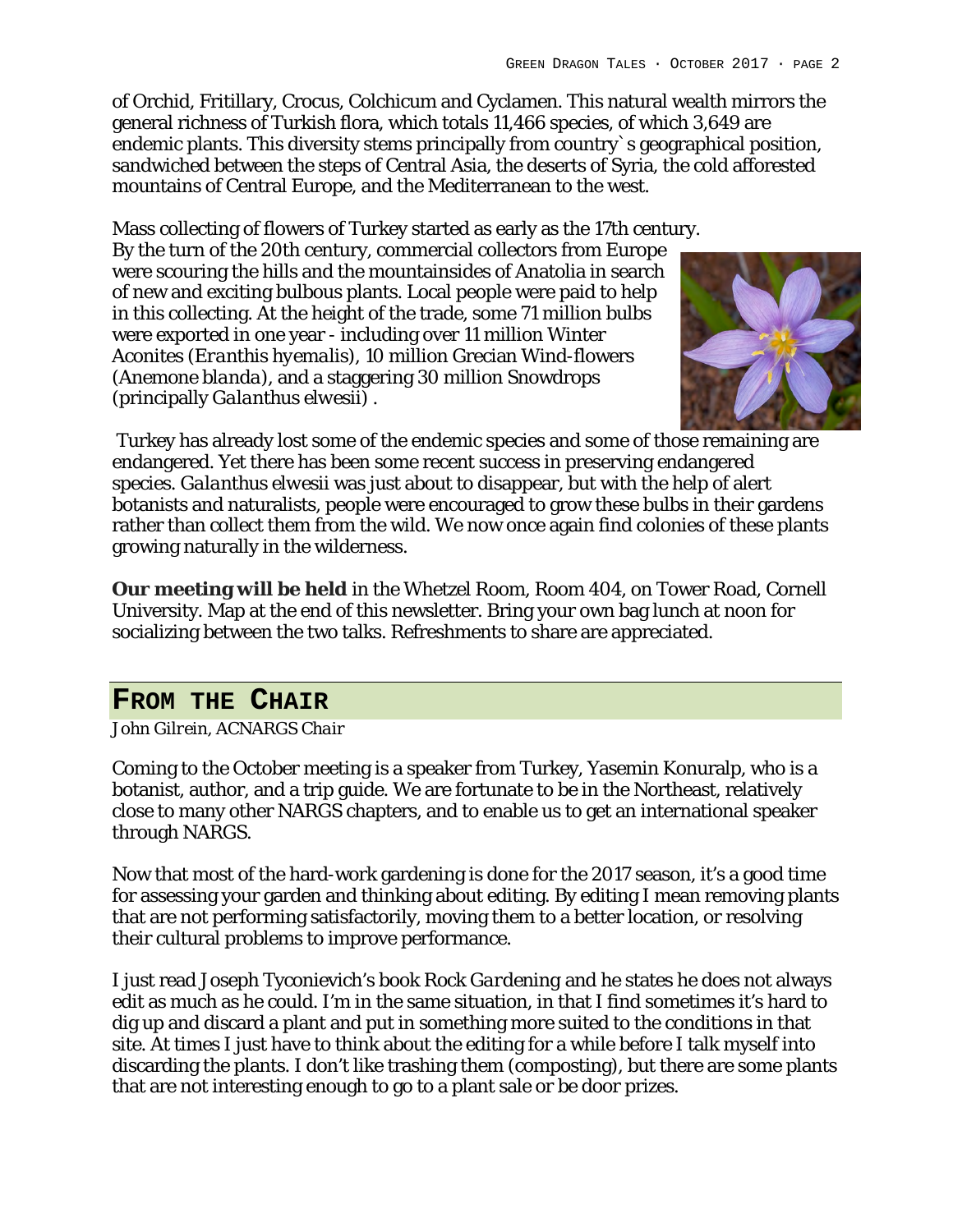Around this time of year I see a lot of crabapple trees that are looking ratty and bare due to foliar diseases, and I think I would want to edit those out in my landscape. Maybe others would value the showy spring bloom worthwhile enough to tolerate the unsightly trees at the end of the season. The main editing I need to do soon is to remove some tall perennials to make room for expanding the rock garden, so it's a worthy goal.

If you're more of a plant collector than a creator of a great display garden, then editing is not as important. But if you want a great display garden to set a scene or impress visitors, then editing is critical. Currently there is a huge selection of native and exotic plants for almost every planting site (except for maybe under tall spruce trees), so one can usually find a replacement for an underperforming plant.

Hope to see you in October, John Gilrein, Chair

### **PLANTS-OF-THE-MONTH: ASSORTED BULBS**

*Marlene Kobre, POM Coordinator*

As many of us have probably learned the hard way, planting perennials later in October can be risky business because they are susceptible to heaving during early frost and thaw cycles. So for the October Plant-of-the-Month I've stuck with our tradition of offering a selection of bulbs (ordered from Van Engelen/Scheepers) that can still be safely planted. Three of the choices are members of the Allium genus and two are rock garden Iris cultivars.

#### **ALLIUMS**

Allium is the Latin name for garlic, which helps to explain why these plants, also known as Flowering Onions, are resistant to disease and to deer, rabbits, and rodents, while also attracting beneficial pollinators. Their flowers bring bold forms and colors into the late spring garden and can be used in arrangements cut or dried. After the flowers fade their architectural presence often persists in the dried seed orbs. In our garden the birds enjoy using the taller ones as perches on which they swing gracefully even as late as September.

Van Engelen says they require full sun (though they perform pretty well in our garden with a half day of sun) and a rich, well-drained, neutral soil. Plant the larger bulbs 6"-8" deep and 8"-10" apart, and the smaller bulbs 4" deep and 3"-4" apart.

#### *Allium atropurpureum* (circa 1800)



This is the allium we saw in Deborah Banks' garden when we visited in June, and most of us were smitten by it. Scheepers describes the flowers as dense, 2"-wide umbels with flat bottoms. Each umbel is comprised of merlot florets with darker eyes. Scheepers also recommends planting them in "substantial" clusters for the best effect, which was amply illustrated in Deborah's garden. Zone 4. Height: 24"-34". Blooms May/June.

*A. atropurpureum* paired with Physocarpus in flower at Deborah's garden. Credit: C. Eichler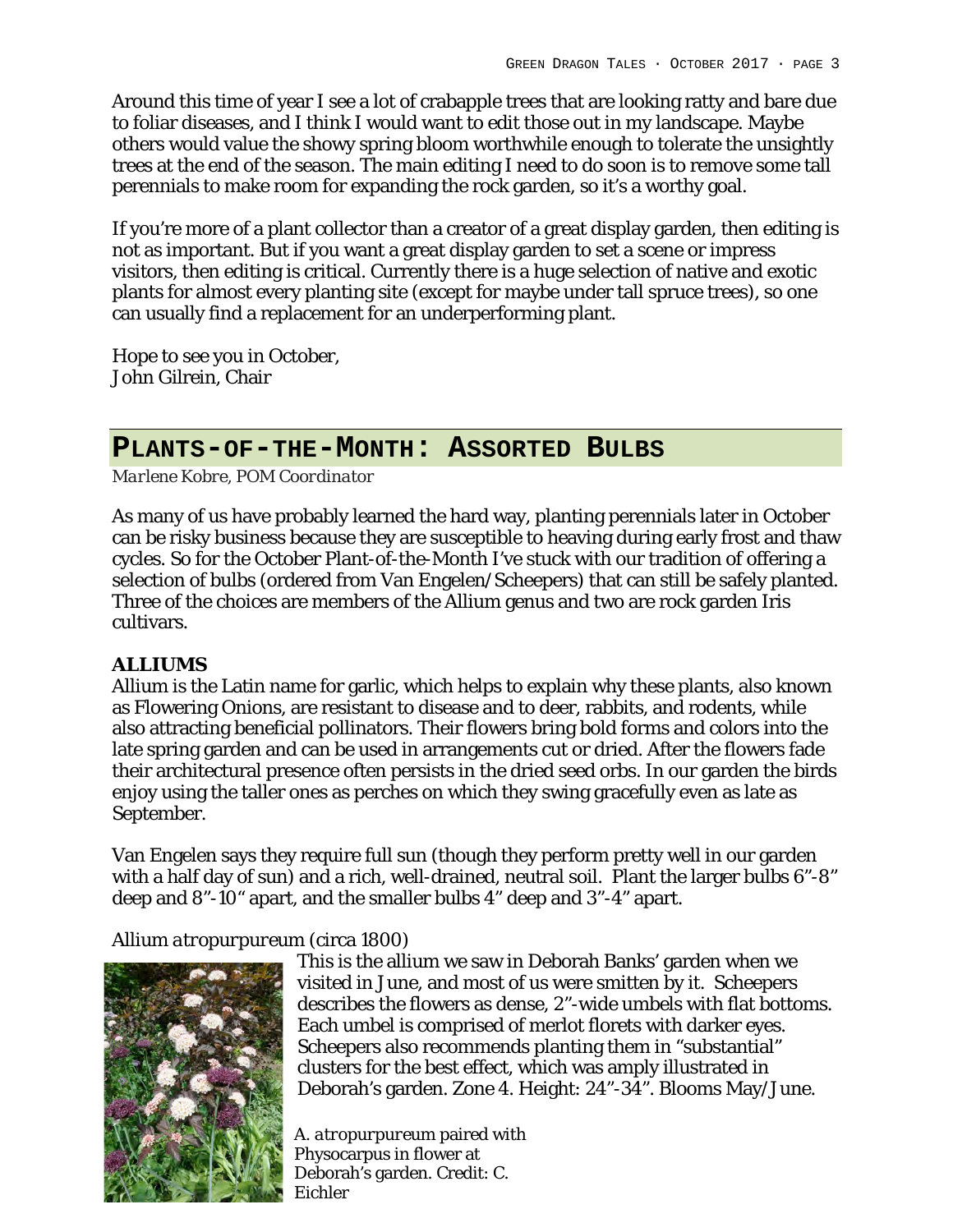#### *Allium carinatum ssp. pulchellum* (circa 1810)



*Allium carinatum ssp.pulchellum* Credit: Wikimedia

#### **ROCK GARDEN IRIS**

The 2" to 3"-wide flowers are reddish-violet, bell-shaped, and gracefully pendulous. This would be enough to recommend it, but the blooms are even more distinctive because each displays florets that sit on top of protruding anthers. This is one of the smaller, somewhat later-blooming allium. Zone 5. Height: 16". Bloom time: June/July.

*Allium christophii* (circa 1884) Aptly known also as the Star of Persia, this long-lasting allium displays 8"- to 10"-wide, loosely formed globes of amethyst florets with a starry metallic cast and green eyes—bringing an extra-terrestrial aura to the garden. Zone 4. Height: 18"-24". Blooms May/June.



*Allium christophii* Credit: Hortipedia

The standards on these early April bloomers are actually inner petals that stand upright, and the falls are outer petals opening

downward, exposing the petals' spines, which often have contrasting colors. Though small in stature, they create a welcome dramatic effect in the rock garden not long after the snow recedes. They should be planted 4" deep and 4" to 5" apart, and are also said to be good for forcing.

#### *Iris histrioides* 'Katharine Hodgkin'

Hybridized by E. B. Anderson, this award-winning iris has blue-green standards and paler falls with yellow blotches. Grows 4" to 6" high. In the Spring 2017 issue of *The Quarterly,*  Alan McMurtrie says Anderson's hybrid inspired him to begin his own odyssey dedicated to hybridizing *Iris reticulata* (affectionately known to insiders as "retics").

#### *Iris reticulata* 'Eye Catcher'

This iris is one of the stunning results McMurtrie has achieved, and it took 10 years to bring it to market. The white flower has ink-blue starbursts on the standards and the falls combine yellow stripes with indigo spots. Grows 5" to 7" high.



*Iris histrioides'* Katharine Hodgkin' Credit: Craig Cramer



*Iris reticulata* 'Eye Catcher' Credit: nargs.org

#### To fans of *Iris reticulata* I recommend

McMurtrie's article (p. 154 in the Spring 2017 *Quarterly*). It's technically challenging and might tell you more than you ever wanted to know about the genetic complexities and marketing challenges hybridizers face, but it's worth it just for the photos especially the one of 'Eye Catcher' on p. 157.

### **TWO POST SCRIPTS**

First, I apologize for an error in my previous POM article. I misspelled the name of one of the Erodiums as chrysanthemum.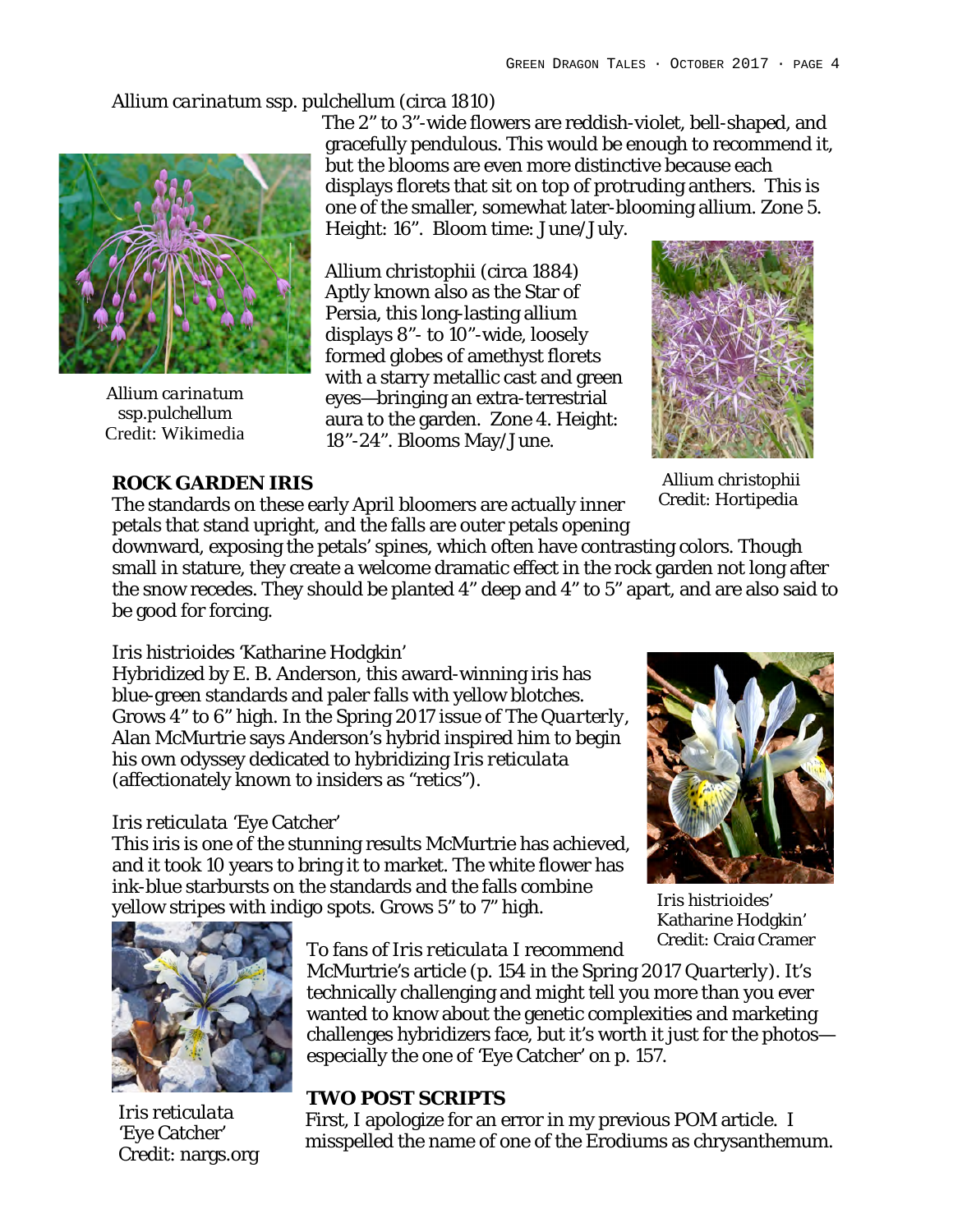It should have been **chrysanthum.** Since it was September, I must have had chrysanthemums on my mind.

Second, I will welcome your suggestions for future POM offerings and for ways of improving the program.

## **POM TIPS FOR SUCCESS**

*Carol Eichler, Editor*

Imagine this scene. You just returned home from an ACNARGS meeting with a new Plant-ofthe-Month in-hand and you're all excited to plant it, not to mention to see it bloom come next spring. If it lives that long, that is!

I admit I've killed a lot of plants (POM's included) but maybe, just maybe I've learned something from my mistakes. So what can be done to increase the likelihood of that plant's survival? Here are 4 critical considerations.

First, choose your purchase wisely.

Frankly I'm more of an impulse buyer so I need to follow my own advice. What took me time to realize is that, as a rule of thumb, plants grown in a pot (hypertufa trough or anything weather worthy – I've used deep, but cheap plastic pots successfully) should be hardy to at least 1 USDA zone colder than where you live.

Second, location, location, location.

Make sure you know where your plant will grow best. Often the label offers this information or look up the information on the internet. Many rock garden plants like full sun but some would prefer afternoon shade when the sun is at its most intense. A well-placed stone can provide this and thus creating a micro-climate – or in the case of a trough, moving it to a more favorable location. Some plants like their crowns to be dry so pay attention to planting to the right depth (growing point at soil level). One trick I've used is to snuggle thin, flat stones up against the crown (essentially acting as an extra layer or mulch) for an extra layer of protection from wetness.

Keep an eye on your plant to assess how it's taking to its new location – and consider moving it, if it's not thriving. Troughs are great for manipulating light exposure but do remember to water them as needed, and sometimes during hot periods that means daily.

Third, plant into a lean, well-drained soil mix.

"Bare root" the plant by washing off the potting soil from the nursery and untangle the roots as best you can. You don't have to be especially gentle about this. Trim any damaged or especially long roots and dig the planting hole as deep as the roots are long. Backfill your planting "soil" mix (see the article on scree for some suggested recipes).

Lastly, don't underestimate the importance of timing

These little plants can easily fry in a day. So wait to plant on a cloudy, cool day. I always water the plant in thoroughly, making sure the soil settles in around the roots, mulch with grit or pea gravel, then cover the plant with an upturned plastic pot (make sure there's a hole in the bottom).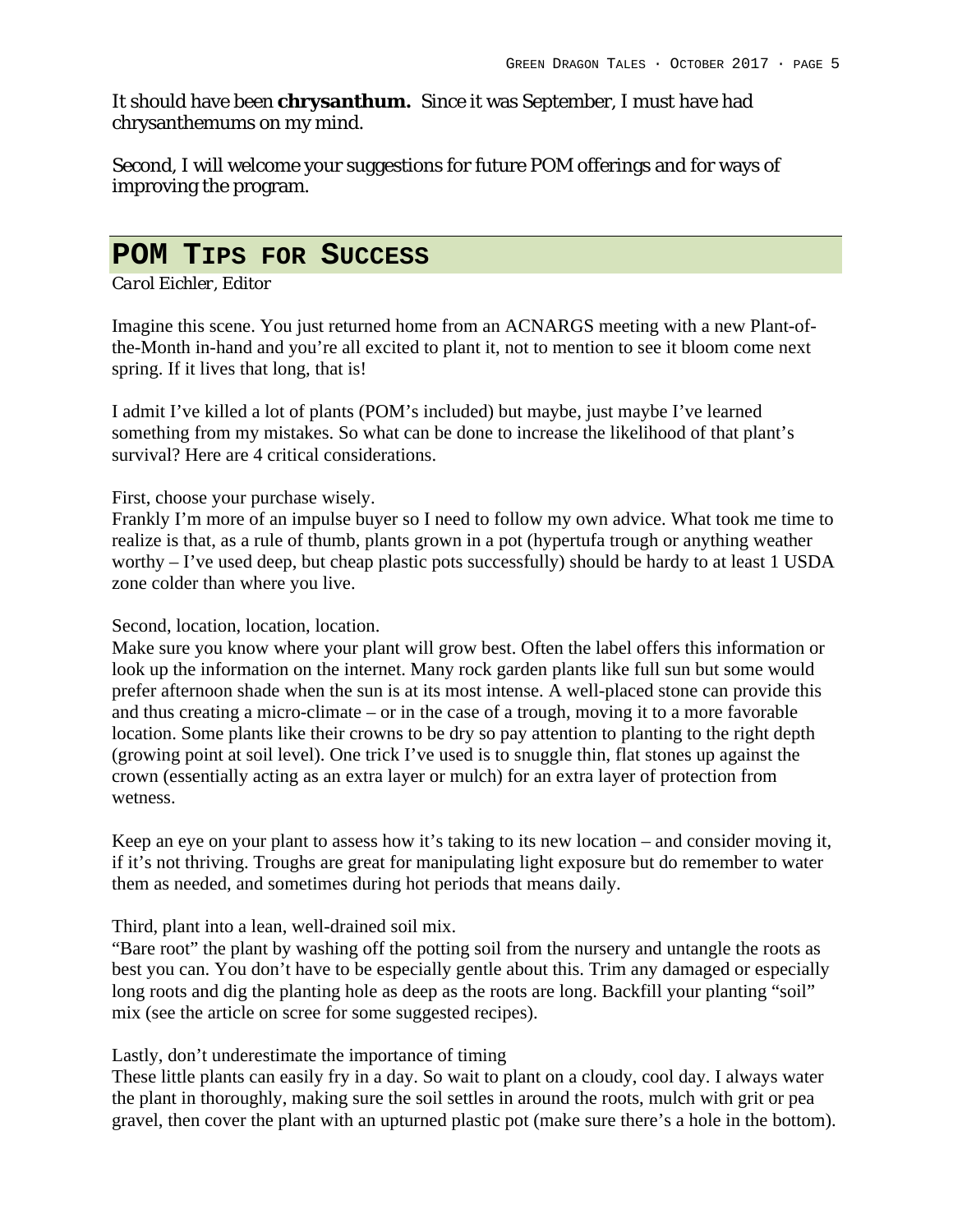Usually my plant is well on its way to establishing in its new home after only 2-3 days and the cover can be removed.

And one more word of wisdom. Record your planting. For me this seems to be a losing battle to keep up. Since my memory is terrible, I am now making what I hope will be a weather-proof label from cut up mini-blinds and then sticking the label near the plant in addition to recording it on my computer (I use an Excel spreadsheet). I've given up on trying to note its location in the garden, because I do move plants around. However, when the plant blooms, I take a photo as an additional identifier.

### **THE SOIL IS THE THING: MAKING SCREE**

*From Eva Gallagher, "Secrets of the Scree," A Rock Garden Handbook for Beginners Edited by Jack Ferreri, NARGS publication, 1999*

*Editor: As a rule, rock garden plants like well-drained soil, something which rarely occurs naturally in our own gardens, so we modify our planting medium to attempt a creation of the environment that our special plants prefer. We use the term "scree" quite often yet don't define it. I recently came across this article about scree and think it can be helpful to both beginning and experienced rock gardeners.*

"A scree is created by the continual freezing and thawing of water in rock fractures, which create smaller and smaller rocks from the cliffs and bedrock of the mountain boulders into talus, talus into scree, (rock that is less than fist-sized and down to the size of crushed gravel), then to fine gravel and eventually to sand. If you have ever hiked across a scree slope, you will know how loose this substrate is, as your foot will slip and sink. In flat areas, it may be more settled, but it is still not enriched by any organic matter or clay, ingredients that are necessary to start the transformation of sand into soil. The scree, then, is very free draining, well-aerated (roots need oxygen, too!), and poor in nutrients."

To imitate scree:

"In his book *Rock Gardening*, H. Lincoln Foster recommends one part loam, two parts humus (peat, leaf mold and/or compost with a lacing of sheep manure and bone meal) and twelve parts coarse gravel.

"The Siskiyou Nursery catalogue has this recipe for a lean scree: equal parts of coarse sand, gravel (both of which are free of silt) and leaf mold/peat.

"Robert Bartolomei, [past] curator of the rock garden at New York Botanical Garden, recommends a "mineral mix" made from equal parts of river bed gravel, coarse sand (such as is used for septic tank beds) and Turface (the red calcined clay that is used on sports fields). The Turface plays an important role as it is porous and absorbs not only water, but nutrients. He has used this with great success in his beds at NYBG.

"The easiest scree of all to build is composed of 100% pure limestone gravel—again lA, 1/4-1/2 inch in size [some call this pea gravel]. Fill the bed to a depth of one to two feet and that's it—you can start planting and looking forward to success after success. Skeptics take heed of the famous experiment done by noted British alpine gardener Will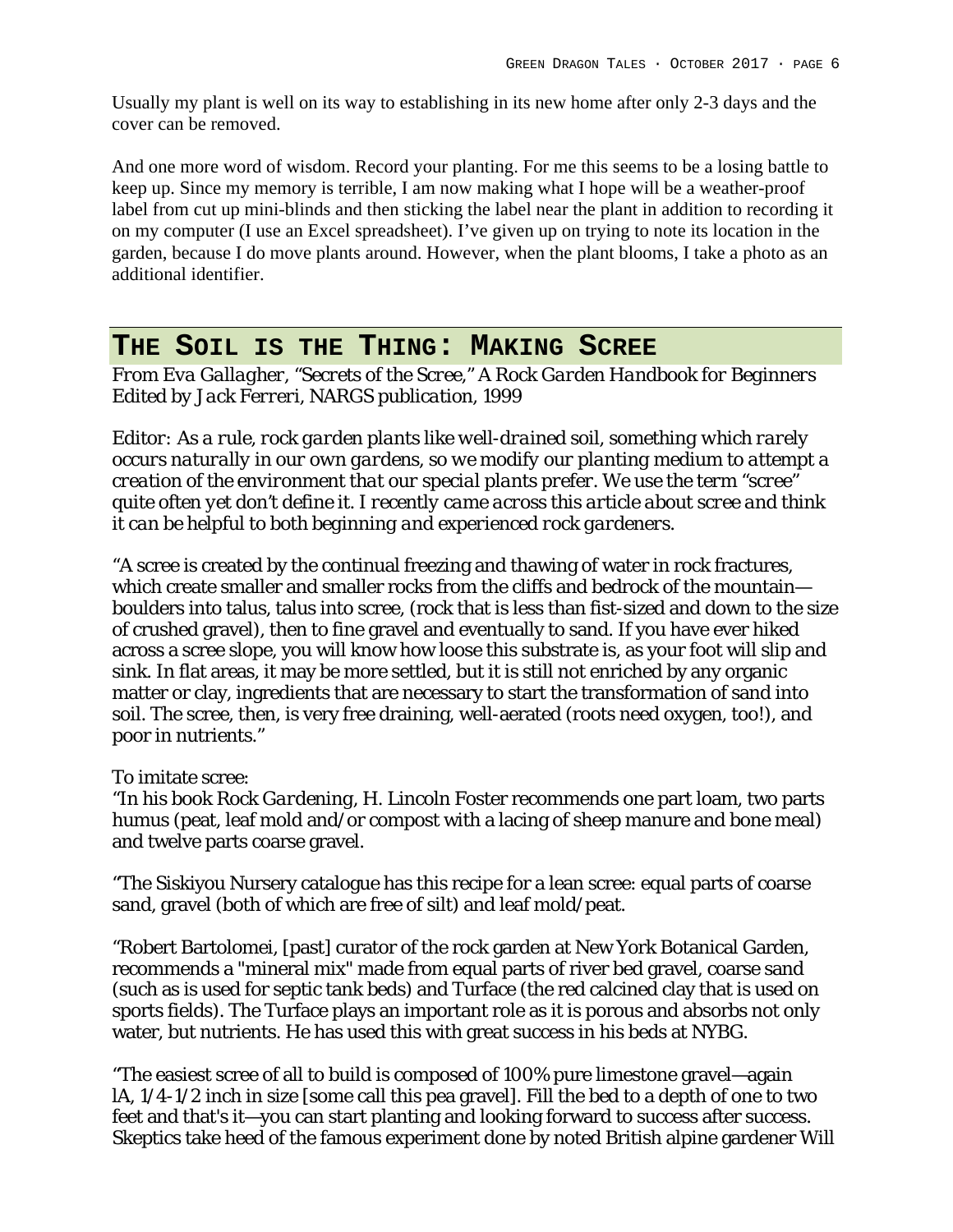Ingwersen and described in his book *The Dianthus*. He filled a large planter with washed limestone chippings, (sieved through a 1/4" sieve) and planted it with several different alpine species of Dianthus. Most "formed tight, hard and very characteristic cushions and flowered more freely than ever before." It takes courage to entrust your gems to pure stones and so some recommend first putting in a 10cm (4") bottom layer of "goodies"—humus, rotting sods, or other nutrient-rich material.

*Editor's Note: Rock gardeners can discuss ad infinitum the subject of their favored soil mix. There is probably no perfect mix and some materials are more readily available than others. These include builders' sand (not play sand), pea gravel, chicken grit (starter mix), fine vermiculite, peat moss, Turface, or Perlite (the latter being the least of my preferences). Don't quote me but for my troughs I tend to use whatever I have on hand to accomplish a well-drained and lean medium. For my new rock garden I used 100% builder's sand but of course if the roots go deep enough they will eventually make contact with my clay soil.*

## **WURSTER R.G.: THRIVING IN SPITE OF OUR NEGLECT**

*Carol Eichler, editor*

Spring got away from us and we never scheduled a work session at Wurster this year. I was anxious to see the performance of the bulbs I had planted the previous fall so I did visit several times beginning in April to catch the any early display. But it's really mid-May when the garden really wakes up in and puts on a spectacular show.



Stopping by, of course I couldn't resist some casual weeding as I'm sure others did as well. But that was it. No maintenance to speak of. Can you imagine what this kind if "neglect" (or should we call it "tough love") would do to your perennial border?

We recently scheduled two work sessions in August and September, cutting back, restraining some of the more assertive plants, and weeding, though most of the weeds seemed to be along the

edging. In fact, some of the weeds were the result of our over-vigorous self-sowing plants. Still David hauled away an astonishing amount of plant material for the compost.

While I'm not advocating for such neglect of a rock garden, this year illustrates by example the low maintenance quality of rock gardens. A lean, and well-drained soil discourages weeds from taking hold and leaves you more time to enjoy the garden!

Many thanks to our workers in alphabetical order, in addition to me: John Gilrein, Ellen Lane, David Mitchell, Harold Peachey, and Wendy Sherman. We always welcome helpers and working in the garden is a great learning tool.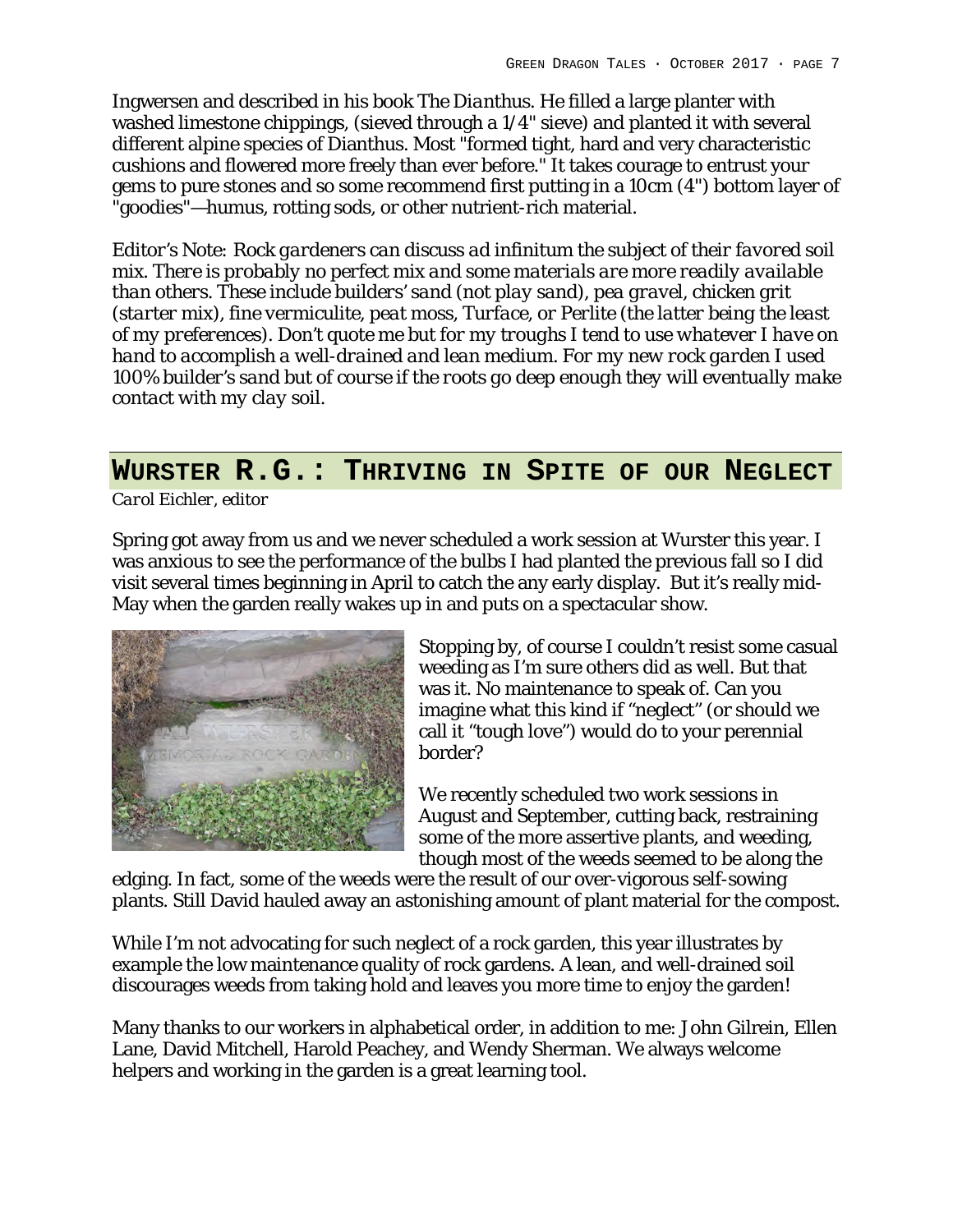## **SOME CHOICE ALLIUMS**

*Mark McDonough Reprinted by permission from the author*

The genus Allium is now estimated to encompass 800 - 1000 species, making it the largest genus of monocotyledon species. Hundreds of species are suitable to the rock garden, valuable both for providing color in hot summer months and fall when few other bulbs are in evidence, and for their relative ease of culture. It is difficult to narrow down a selection to just ten species. However, my selection is made on the basis of hardiness and reliability, dwarf stature, range of growth form, and extended season of bloom. Adding just a few Alliums to the rock garden or trough can add considerable interest and floral appeal, possibly leading to an alliaceous addiction. Let's proceed, with the species listed in no particular order or preference.

- 1. *Allium meteoricum* A dwarf, refined species from Greece, Albania, and what we used to know as Yugoslavia. Like a tiny *A. pulchellum*, but with filiform foliage that remains prostrate and evergreen through the New England winter. Open umbels of perky bright pink flowers on 6" - 8" stems in July. Individual flowers are narrow tubes slightly pinched at the ends, with flared tips. Best grown in a trough where its small dimensions can be appreciated. Easy to grow in well drained sandy soil, although sometimes shy to flower. Doesn't produce much seed.
- 2. A*llium przewalskianum* This desirable dwarf species from China is gaining popularity. While easy to grow in well-drained sandy sites, the plants seem to fizzle out after a few years and should be maintained from seed-grown replacements. Makes clumps of narrow grayish foliage springing from bulbs covered with shaggy, reddish-orange, reticulated bulb coats. Purple flower globes appear in summer on 8" - 9" stems, distinctive on account of the stamens that bend at right angles above the flat florets.
- 3. *Allium paniculatum* A highly variable entity with a large distribution over most of Europe, North Africa, and Asia. Often a tallish, slender plant to 20" or more, dwarf forms are also common. The only way to get some of the dwarf forms is to continually select *Allium paniculatum* from seed lists. The dwarf forms are most often obtained as misnomers when selecting other species from the seed exchanges. Typically, the dwarf forms are gregarious growers, making dense clumps of flaccid, grassy foliage. In midsummer they flower rather profusely with informal jumbles of dangling bells, able to produce bouquets of bloom on 6" - 8" stems. The common color theme is white heavily stained with red or reddish brown, but there are all sorts of interesting variations such as pale yellow stained with brown (rather sordid in some clones), tan or parchment colored, pink, pinkish-brown, or white stained with green. My favorite selection is one I named *A. paniculatum ssp. fuscum '*Jerry,' one of the best dwarf reds. It grows to about 10" tall, with a myriad clusters of white bells stained with red held on white pedicels, giving an overall effect of a unique, pale carnous pink color.
- 4. *Allium sibthorpianum* One of the smallest species that looks terrific growing in a trough. Originally received as "Allium species from Turkey", this species is unmistakable on account of the unique raised "ribs" on the bulb, only apparent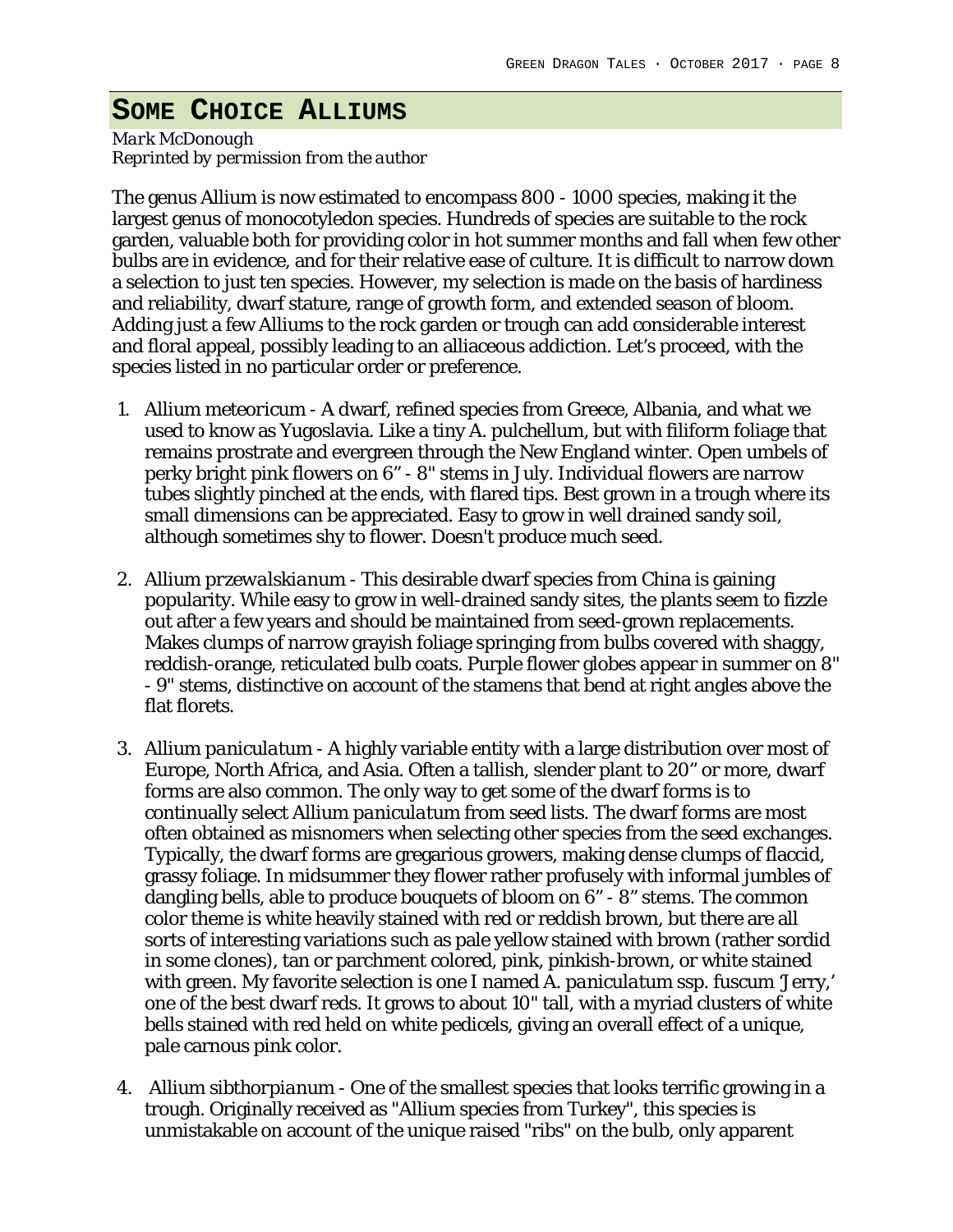during certain periods of the plants growth cycle. In flower it resembles *A. paniculatum* in miniature, but with delightful clusters of silvery pink bells on decumbent 3" stems in summer. Fertilized flowers become deep raspberry rose. Quickly retreats into dormancy after flowering, the dwarf basal foliage resprouting in autumn and remaining healthy all winter. This species has recently become a "regular" in the seed exchanges.

- 5. *Allium* kurtzianum This species from Turkey can be found in horticulture misidentified as *Allium olympicum* (originally identified as *A. olympicum* before the epithet *A. kurtzianum* was first recognized in 1983). This is an attractive dwarf species with grayish leaves and 3" - 5" silver stems that lie flat on the ground. When grown on a slope, the prostrate growth always faces downhill! Often two fragrant hemispheres of silvery pink blooms appear per bulb, peppered with yellow anthers. Flowers in July, then goes dormant afterwards. Readily hybridizes with *Allium flavum ssp. tauricum*, producing beautiful hybrids with semi-decumbent, intensely silver stems, and lively pink flowers. Grow *Allium kurtzianum* in a trough to appreciate its small proportions and prostrate growth habit.
- 6. *Allium flavum ssp. tauricum* Familiar to most rock gardeners, *Allium flavum* is a pretty species with informal bursts of bright yellow flowers in July, typically on stems 10-14" tall but possibly up to 18". The subspecies from Turkey, *Allium flavum ssp. tauricum*, is the one to look for. It is much smaller in stature, sometimes nearly prostrate, and frequently semi-decumbent to erect up to 12" tall. The common color theme is a pastel blend of pale yellow overlaid with pink, but almost any color is possible. After a decade of growing seed from selected color forms, a whole range of enticing cultivars has emerged. Some of these have been singled out, named, and propagated with the anticipation they'll be available through a commercial one day. The following should whet your appetite:

'Cinnamon' - A robust plant with thick stocky silver 10"-12" stems and firm, curved gray foliage, building up into a multi-stemmed clump. Large many-flowered clusters of smoldering burnt red-orange flowers. Unlike any else you've seen! 'Hot Molasses' - Shorter than the preceding, with dark, molten red-orange flowers in smaller clusters.

'Caramel' - Stocky plant to 8"-10". The silvery leaves and stems are a nice backdrop to the warm caramel tan flowers with violet stamens.

'Lemon Cooler' - A good clumping plant with 8"-9" stems topped with ample clusters of lovely pale lemon flowers. Green foliage.

'Pink Parasol' and 'Pastel Parasol' - These siblings are terrific for a trough or smallscale rock garden. Quickly forms prostrate, many-stemmed clumps of wiry green foliage, and multitudes of miniature poms of fresh pink and near white respectively. The stems only reach 3" tall.

'Truly Faded' - Intense silver stems are thick and stocky, reaching 10" tall. Large, many-flowered clusters of an odd madder-rose color. Intriguing!

7. *Allium togasii* (also spelled *A. togashii*) - From Japan, this delightful late flowering miniature species came to me from a variety of reliable sources, including Kew. Bulbs cluster into tight clumps, making flaccid, grassy tufts of flat, linear leaves in spring and summer. The foliage quickly withers away in late summer leaving naked 6" flower stalks topped with lollipop balls of pale pinkish-white. Depending on the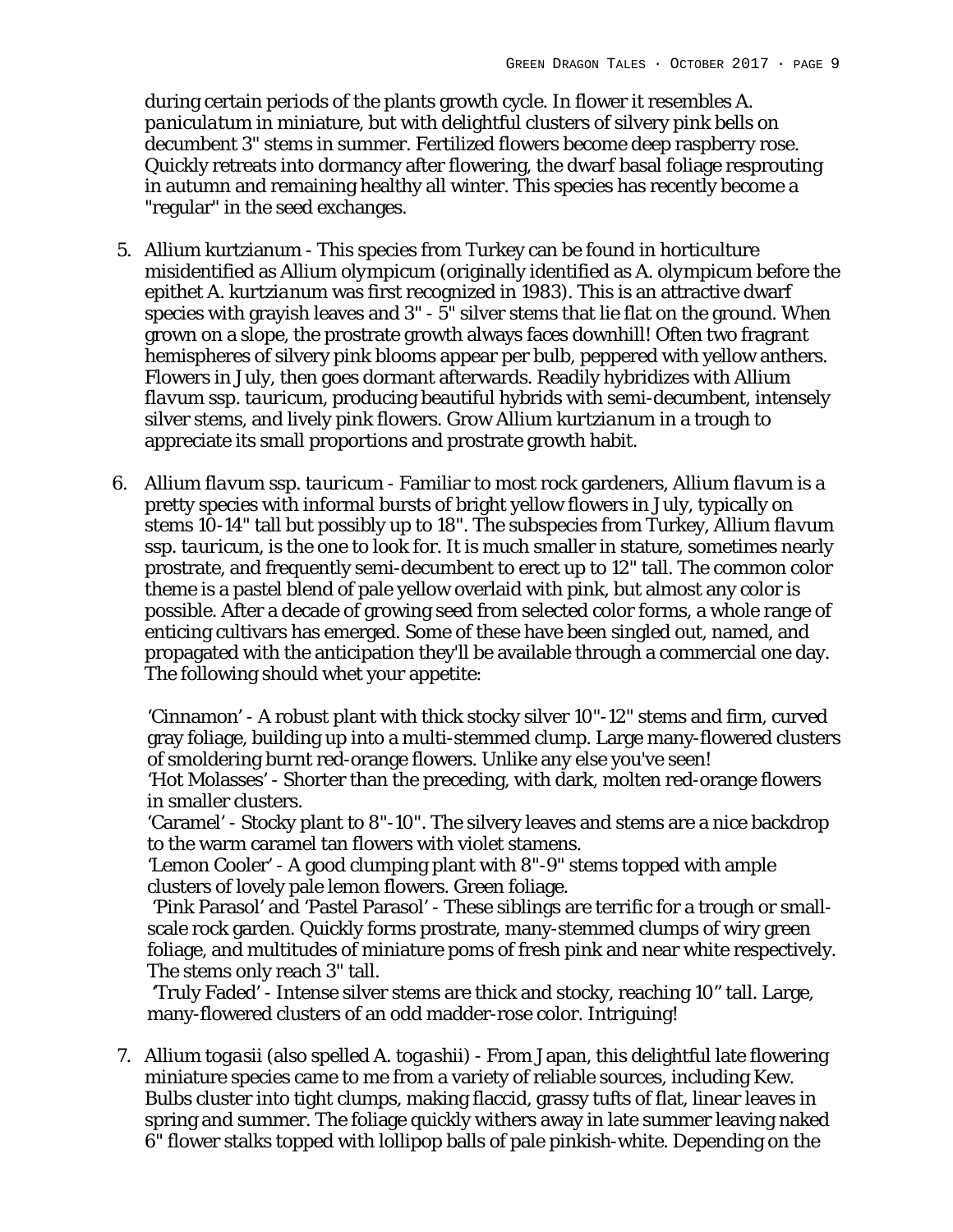clone, flowers may appear from late August through October. A tall, late flowering form is particularly robust and easy to grow, reaching 12" in height and flowering well into the autumn. Seed set is low.

- 8. *Allium daghestanicum* The true plant is nearly impossible to come by because everything in cultivation is misidentified. My plants came from a reliable source and key out to the true species, a high altitude species from the Caucasus. The caespitose clusters of narrow bulbs attached on tough fibrous rhizomes need good drainage to prevent rot. Produces attractive thread-like green leaves that are firm and wiry, with airy clusters of light pink flowers on arching 10"-14" stems in August. The plants have a light, wildflower look about them. One of my personal favorites.
- 9. *Allium callimischon ssp. haemostichum* This tiny species is hard to come by in this country despite being well known and frequently grown in England. From low coastal elevations in Mediterranean areas, it is surprisingly hardy with prostrate, wiry, thread-like leaves that remain evergreen all winter. A fall blooming Allium, this species gives the appearance of drying up and going dead by midsummer, leaving behind spiky, twig-like spears. In September and October, the 3"-4" dead spears spring back to life and erupt into whimsical sprays of open, bell-shaped, white flowers, accented with blood red spots, red anthers, and a dark red eye. Unfortunately the flowers are ill-scented, but they're so delightful to look at that the plant is forgiven. This is a wonderful miniature species suitable for trough culture.
- 10. *Allium cupani ssp. hirtovaginatum* This species and several subspecies are widespread throughout the Mediterranean countries and are rather variable, posing difficult taxonomic complexities. My plants came from high mountainous areas of Turkey, from the MacPhail & Watson expedition. Not a great beauty but an intriguing little plant, with hairy, stiff, spear-like foliage to 6" tall in spring and summer. Like the preceding species, it goes dormant for a short midsummer period. The sheathed buds atop twiggy, dead-looking stems are so thin and narrow that they're easily overlooked. Suddenly in late summer these erupt into modest fewflowered sprays of tiny, tubular pinkish white flowers. Easy to grow and keep, I recommend this little species for cultivation in a trough where its small dimensions and odd growth cycle can be appreciated.

*Mark McDonough is widely known as "the onion man". More allium info and lots of photos of these alliums and more on his website: plantbuzz.com.*

## **CHAPTER MEMBERSHIP**

There are no new Chapter members to report. However, if you haven't already done so, why not consider joining our parent organization, NARGS? It's easy to join online at **www.nargs.org** for only \$40 a year. Benefits include a seed exchange, a quarterly publication, and an on-line web site featuring an archive of past publications, a chat forum and a horticultural encyclopedia. Plus, your membership connects you to gardeners worldwide whose extensive gardening knowledge extends to rock gardens and beyond.

*To our Chapter members: A membership directory is published electronically every year in September. For those who receive a paper copy of the Green Dragon, you will*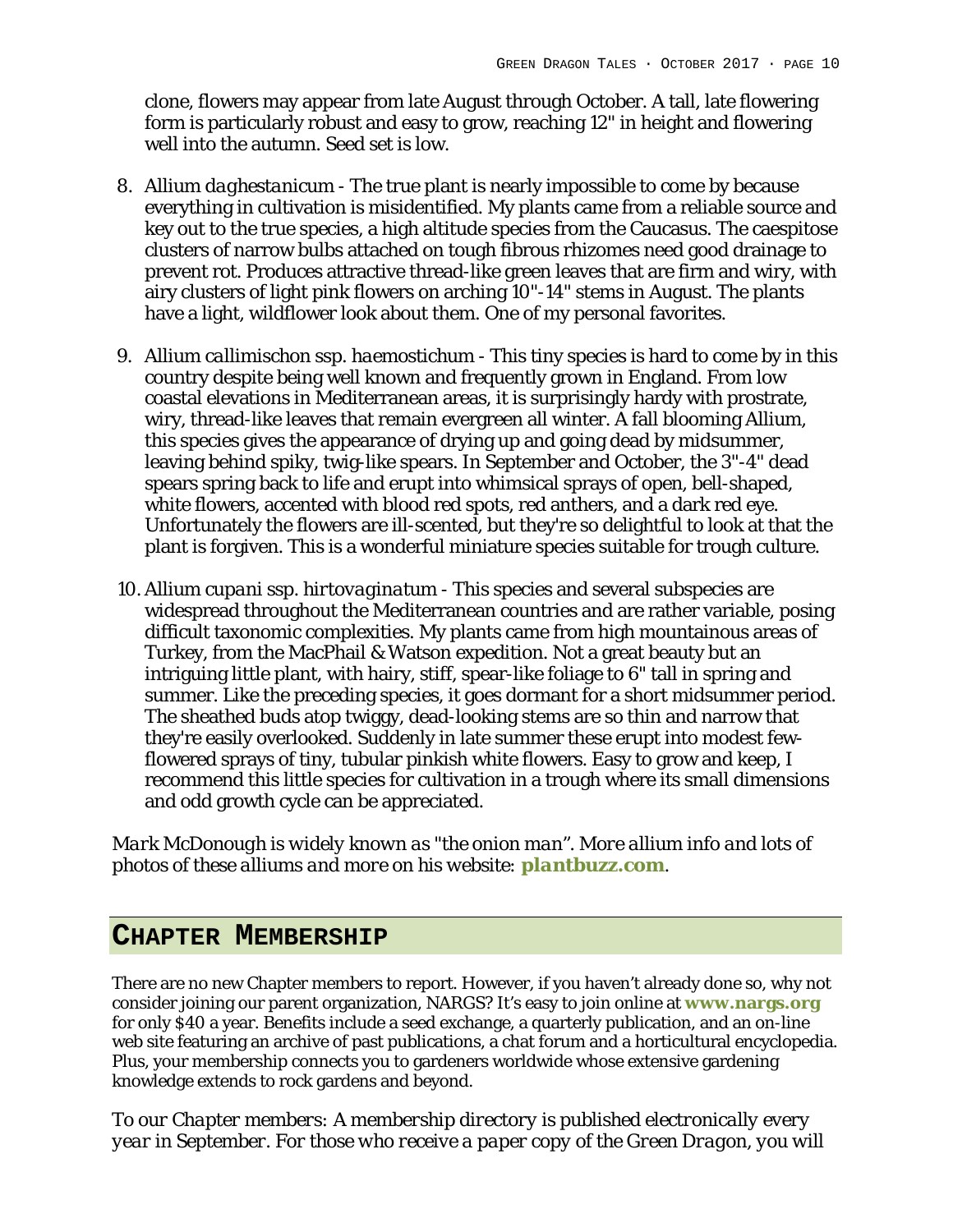*be mailed a printed directory. The latest directory was distributed last month. To respect our members' privacy we do not post the directory online.*

## **NEWS FROM NARGS: TIMBER PRESS DISCOUNT**

As a Chapter member of NARGS, you can now enjoy a 35% discount when shopping on the Timber Press website. Like NARGS, Timber Press works to connect gardeners with the information they need to grow healthier, more productive plants. This publisher is home to authors such as Piet Oudolf, Michael Dirr, Tracy DiSabato-Aust, Ruth Rogers Clausen, and NARGS'



own Joseph Tychonievich. Timber Press publishes books on subjects from garden design to growing vegetables, from building green roofs to creating, yes, rock gardens. There is no expiration date to this offer, so use it as often as you like. It's easy. Go through the portal at **NARGS** and use the coupon code "NARGS" at checkout.

# **UPCOMING 2017 ACNARGS PROGRAMS**

*Mark your calendars! Unless otherwise specified, all local events start with a brown bag lunch at noon with the program following at 1 pm, and take place at the renovated Whetzel Room, 404 Plant Science Building, Cornell University, Ithaca, NY.*

Oct.21 Yasemin Kon, author of *Wildflowers of Turkey.* Talks at 11am and 1pm with bring-your-own bag lunch/break in between.

Nov. 1: Deadline for donations of seed to be received for processing

Nov.11: Mary Stauble and Bill Stark (note change in program) "29 British Gardens in 15 days - Lessons Learned"

Nov. 17-19: NARGS Annual Meeting, Raleigh-Durham, N.C. Registration is still open. Info **here.**

Dec. TBD: Chapter work days to package seed for the NARGS Seed Exchange

Dec. 15: NARGS Seed Exchange ordering begins

And planning ahead for 2018 and 2019:

June 13-29, 2018: NARGS-sponsored botanical tour to Yunnan China. Info **here.**

July 6-8, 2018: "Where Alpines Meet the Sea," NARGS Annual Meeting in St. John's Newfoundland, Optional post-conference trip: July 9 – 15. Info forthcoming in the Winter 2018 *Rock Garden Quarterly*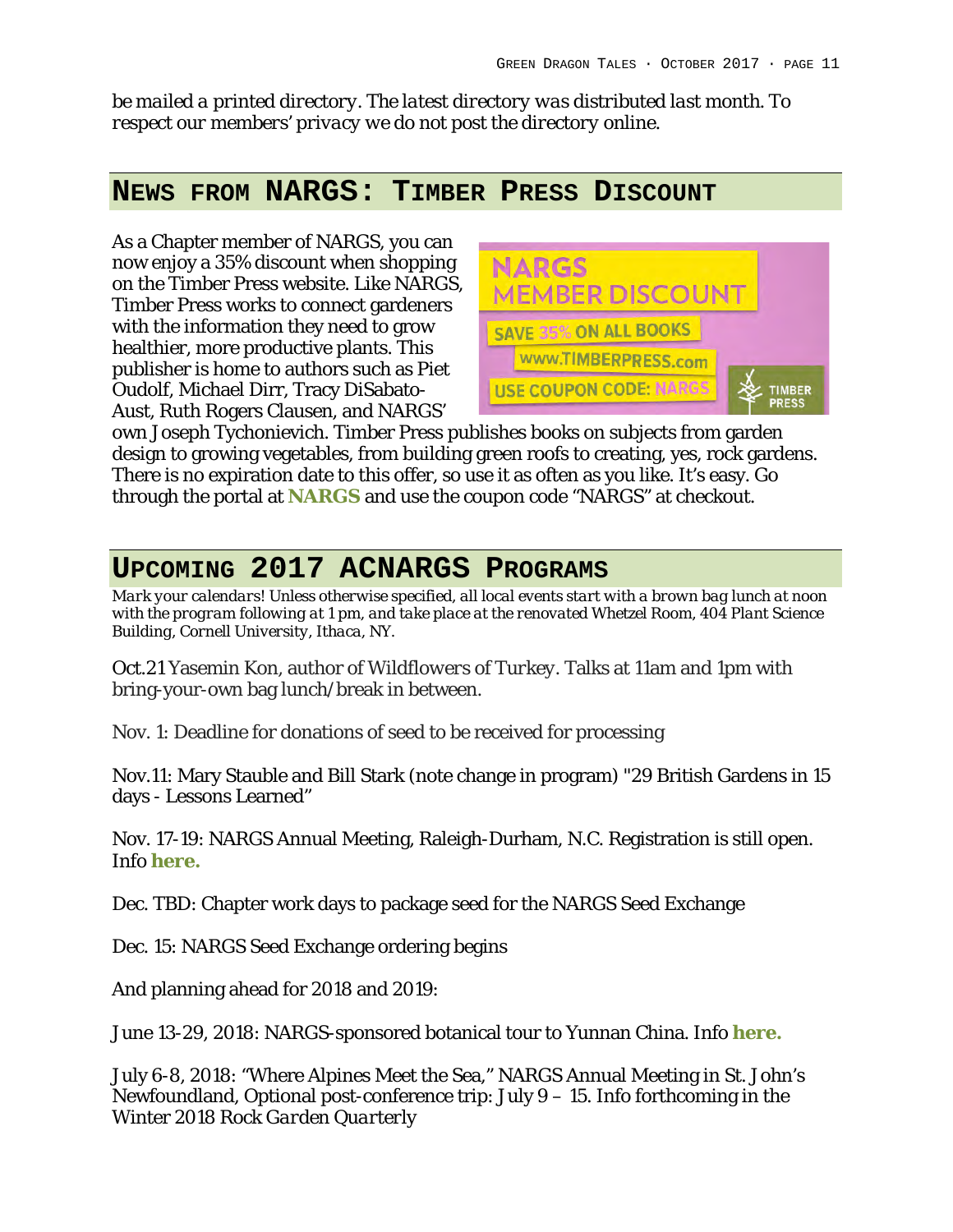May 3-5, 2019: "Rooted in Diversity," NARGS Study Weekend in the Philadelphia area, sponsored by Delaware Valley Chapter NARGS

As we learn more details of these meetings they will be included in future newsletters, our blog, **acnargs.blogspot.com**, and our Facebook page, **http://www.facebook.com/acnargs**.

## **CALENDAR OF SELECT GARDEN EVENTS**

*To have a garden event in your area listed send all pertinent information to Carol Eichler at carolithaca@gmail.com*

Cooperative Extension Programs, located at 615 Willow Av., Ithaca. 607-272-2292. Unless otherwise stated, classes require pre-registration and have a self-determining sliding fee scale. More info at **www.ccetompkins.org**

Oct. 4, 5:30-6:30pm: Native Plants for Pollinators at Tompkins County Public Library. Free (donations accepted). No registration required.

Oct. 12, 6:30-8:30pm: Introduction to Permaculture Design with Sean Dembrosky of Edible Acres (**edibleacres.org**).

Oct. 18, 6:30-8pm: Impacts of Invasive Plants on People and Wildlife

Oct. 19, 5:30-6:30pm: Winterizing Your Garden Nov. 18: 6th Annual Leaf Swap Pick-up Day and Compost (up to 5 gal.) Giveaway. Free

Finger Lakes Native Plant Society Meetings from 7-8:30pm at the Ithaca Unitarian Church annex (corner of Buffalo & Aurora, enter side door on Buffalo St. & up the stairs). More info at **www.FLNPS.org**

Oct 18 - Allen Nichols – American Chestnut Foundation –chestnut recovery status

Nov 15 – Mark Witmer – shrubs for birds

Plus FLNPS Walks meeting at different times and locations.

Cornell Botanic Gardens (formerly Cornell Plantations) fall lecture series. Unless otherwise noted held at Statler Auditorium on the Cornell campus at 7:30pm.

Oct. 12: Plants, Magic and Molecules: The Search for New Cures from Old Remedies by Cassandra Quave, Assistant Professor of Dermatology and Human Health, Emory University School of Medicine and Curator of the Emory University Herbarium. Note location G01 Gates Hall

Oct. 23: Park Rx America: Prescribing Parks to Prevent and Treat Chronic Disease by Robert Zarr, Staff Pediatrician, Unity Health Care and Founder, **ParkRxAmerica.org**

Nov. 8: Adapt and Thrive: Creatively Living in a Climate Changed World by Alizé Carrère, National Geographic Explorer & Cultural Ecologist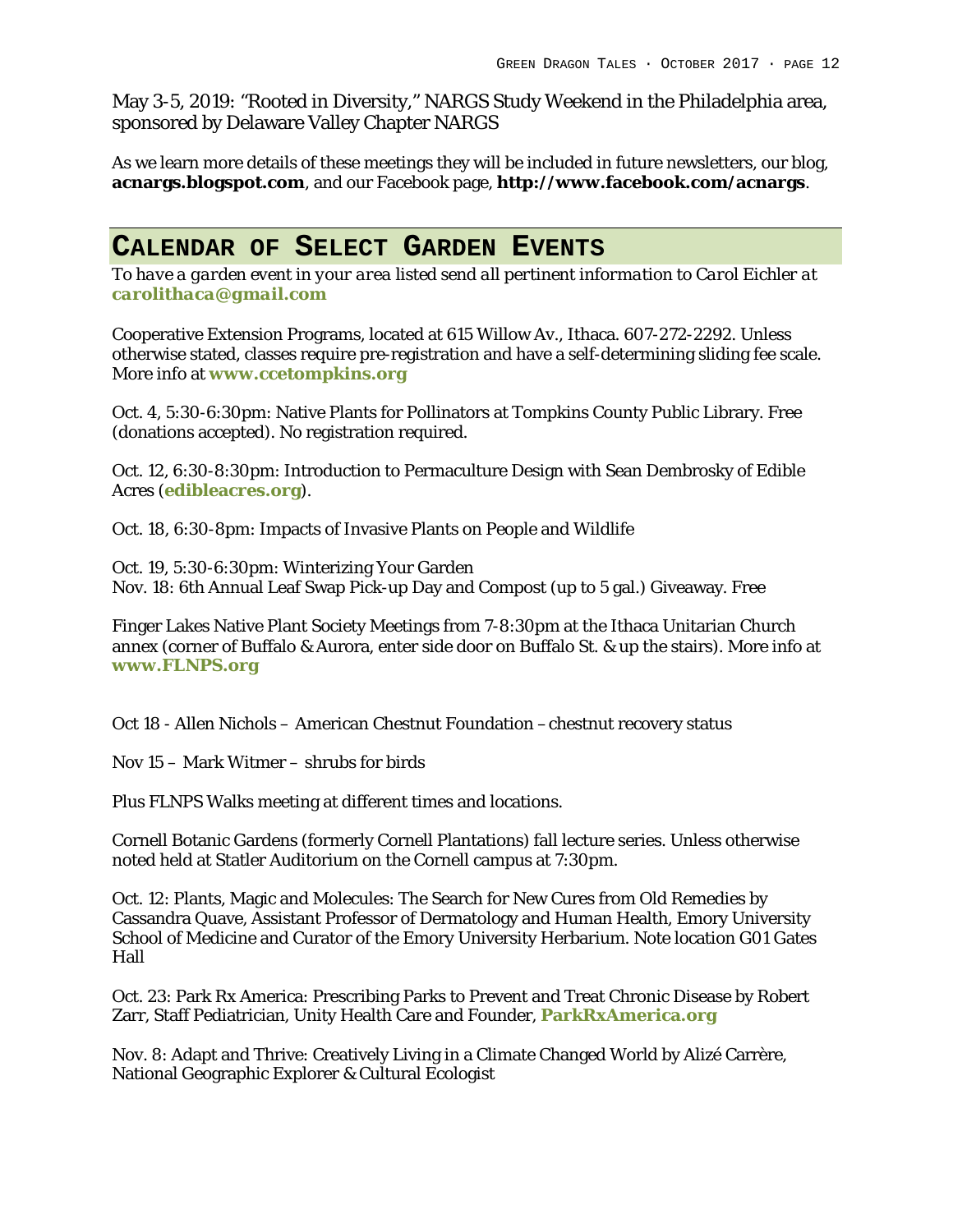# **ABOUT US - ACNARGS**

We are an all-volunteer organization and one of thirty-eight NARGS affiliated chapters active in North America. Our annual Chapter activities include 6 program-speaker meetings, the Green Dragon newsletter, web and Facebook pages, garden visits, overnight garden trips, hands-on workshops, and 3 plant sales a year. Our meetings are informal, friendly gatherings that provide a wealth of information and offer a source for unusual plants, plus the opportunity to be inspired by other gardeners. The public is always welcome.

Chapter membership starts at \$10 a year based on the calendar year. Membership includes these benefits: newsletter sent to you electronically (or option by mail for an extra fee), opportunity to travel on our planned overnight garden trips, annual membership directory, and plant sale discounts and member only sales, including Plant-of-the-Month sales. Download a membership form here: **http://www.acnargs.org/join.pdf**).

### **ABOUT NARGS NATIONAL**

NARGS National is our parent organization: We encourage you to join (online at **www.nargs.org**) for only \$40 a year. Benefits include a seed exchange, a quarterly publication, and an on-line web site featuring an archive of past publications, a chat forum and a horticultural encyclopedia. NARGS National also conducts winter study weekends and holds its Annual Meeting in interesting places where attendees have the opportunity to visit gardens, and take field trips, often to alpine areas, as well as hear talks by outstanding plants people from around the world. More recently, NARGS is offering botanical tours each year, both within the US and abroad.

### **RESPONSIBLE PEOPLE/2014 BOARD MEMBERS**

*If you want to volunteer, we'd love to hear from you!*

Chair: John Gilrein, **basecamp@alum.syracuse.edu** Program: Terry Humphries, **terryehumphries@gmail.com** Program Committee Members: **Could this be you?** Secretary: Mary Stauble, **mes2@cornell.edu** Treasurer: BZ Marranca, **mmm10@cornell.edu** Plant Sales Chair: David Mitchell, **dwm23@cornell.edu. Seeking a Co-Chair for 2018 to work alongside David…Why not you?** Plant Sales Committee Members: Michael Loos, BZ Marranca, Carol Eichler Plant of the Month: John Gilrein, **basecamp@alum.syracuse.edu** Membership: Mary Stauble, **mes2@cornell.edu** New Member Hospitality: Nari Mistry, **nbm2@cornell.edu** Newsletter Editor: Carol Eichler **carolithaca@gmail.com** Calendar: Pat Curran, **pc21@cornell.edu** Webmaster, Program Tech: Craig Cramer, **cdcramer@gmail.com**

#### **GREEN DRAGON TALES**

Published eight times a year (Jan/Feb., March, April, May/June, July/Aug., Sept., Oct. Nov./Dec.). Submit articles by the fourth Friday of the month preceding publication to Carol Eichler, **carolithaca@gmail.com**. Note: The next issue of *The Green Dragon* will be our